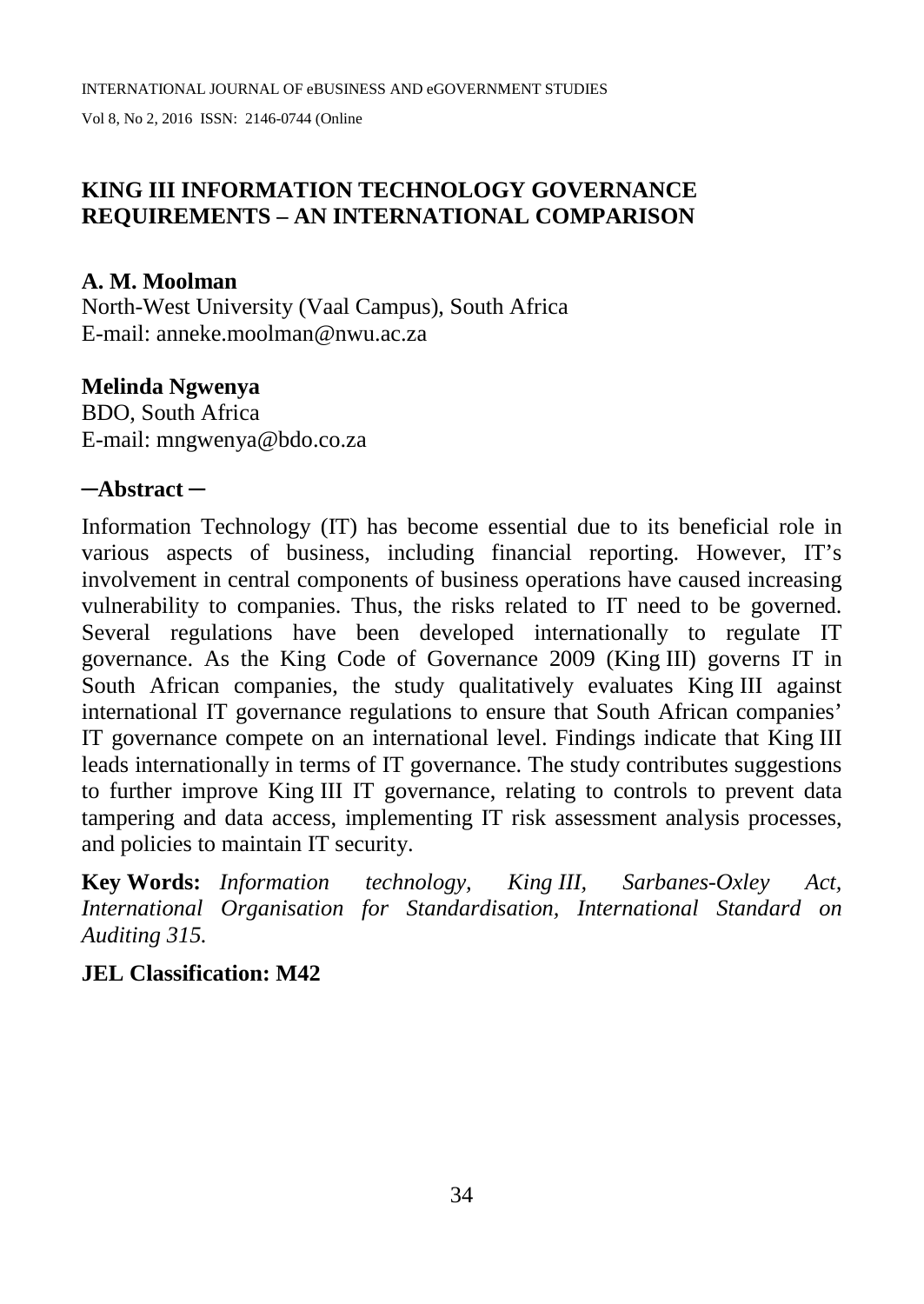Vol 8, No 2, 2016 ISSN: 2146-0744 (Online

## **1. INTRODUCTION**

Information Technology (IT) has become essential in today's economy. Its capabilities offer organisations opportunities to be innovative and to exploit all technology resources to meet organisations' objectives in a more sophisticated and strategic way (Grant, Hackney & Edgar, 2010), revolutionising nearly all aspects of business.

Although IT can enhance an organisation's efficiency and effectiveness (Markus, Bui, Jacobson, Lisein & Mentzer, 2014), it can also weaken the company's performance due to risks affecting the processing methods used in an IT environment (Loebbecke, Loebbecke & Arens*,* 2000). Often, IT-related risks are ignored compared to other business risks and as a result, these risks lead to substantial losses (ISACA, 2009). IT has therefore triggered a need for evolving forms of organisational governance, especially with regards to effective IT governance (Tiwana, Konsynski & Venkatraman, 2013).

### **1.1 Background**

IT governance forms a fundamental part of corporate governance (Van Grembergen, 2013) and information thereof is important to stakeholders (Marx, 2009). IT governance regulations were therefore developed internationally, including the King Code of Governance for SA 2009 (King III), the Sarbanes-Oxley Act (SOX) and the International Organisation for Standardisation (ISO's).

King III provides guidance on corporate governance, including IT governance, for South African companies (IODSA, 2009), to place the country at the forefront of governance internationally (Du Plessis, 2009). It is therefore important to establish King III's international stance in terms of IT governance.

### **1.2 Possible contribution of study**

IT is a vital component of organisations and its governance is necessitated by its associated risks. Previous studies have not compared different IT governance regulations with King III to evaluate its stance on an international playfield. This study contributes to the body of knowledge relating to IT governance as part of corporate governance by comparing King III IT governance requirements to that of international regulations, and providing suggestions to further improve King III IT governance requirements. Its findings may benefit governing bodies of companies, as well as regulatory bodies, to further improve South Africa's IT governance.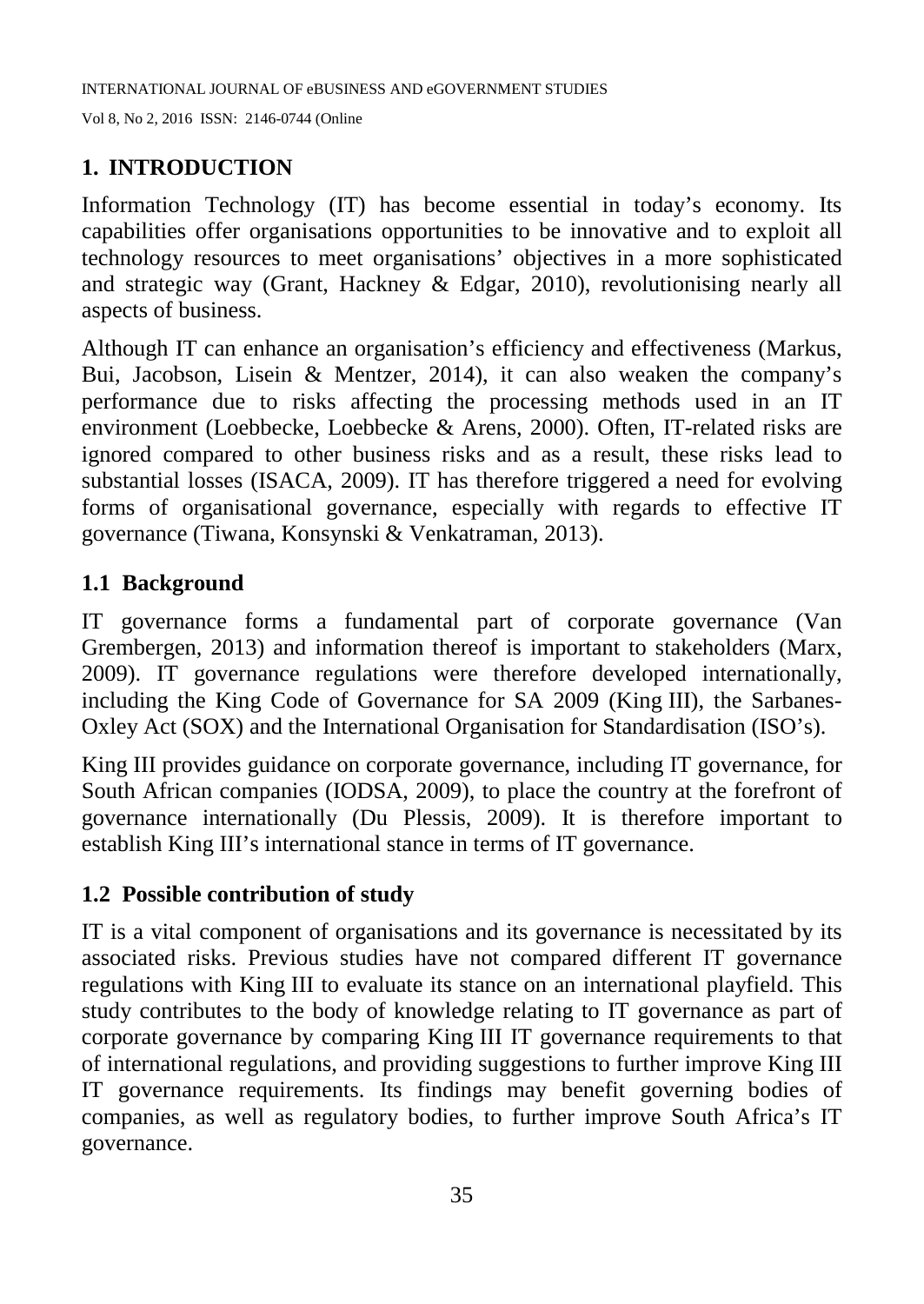## **1.3 Research Question**

The study primarily aims to answer the following research question:

How does King III IT governance requirements compare to international IT governance regulations?

To answer this question, the following secondary objectives are formulated:

- Determine IT governance requirements as per King III, SOX and ISO.
- Compare King III, SOX and ISO's IT governance requirements and provide suggestions to further improve King III IT governance requirements.

The study explored IT's history, its risks, and governance, provided an overview of King III, SOX and ISO IT governance requirements as well as a comparison of King III IT governance requirements against SOX and ISO.

## **2. LITERATURE REVIEW**

### **2.1 The need to govern IT risks**

IT has inspired the re-engineering of traditional company methods that were used, to promote more efficient operations and provide methods to redesign and improve communication skills within the entity and between the entity's stakeholders (Hall, 2011). IT and its constant evolvement, have however introduced new risks that require unique and effective risk governance strategies by companies (Hall, 2011), which the auditor has to foresee, and ensure the company manages and control throughout the organisation (Pickett, 2011).

According to ISACA (2009) an IT-related risk can be defined as the business risk that is associated with "*the use, ownership, operation, involvement, influence and adoption of IT within an entity*". It can occur with both uncertain frequency and magnitude, creating challenges in meeting strategic goals and objectives. ITrelated risks include: unauthorised access to companies' master files resulting in breach of confidentiality, data loss, social networking which exposes companies to the risk of brand violation, malware resulting in loss of company information or corruption of the hardware, systematic and random errors, and failure to comply with IT governance regulations resulting in regulatory violations (Mar, Johannessen, Coates, Wegrzynowicz & Andreesen, 2012). IT events can no longer be confined without affecting overall business functions (IBM, 2011).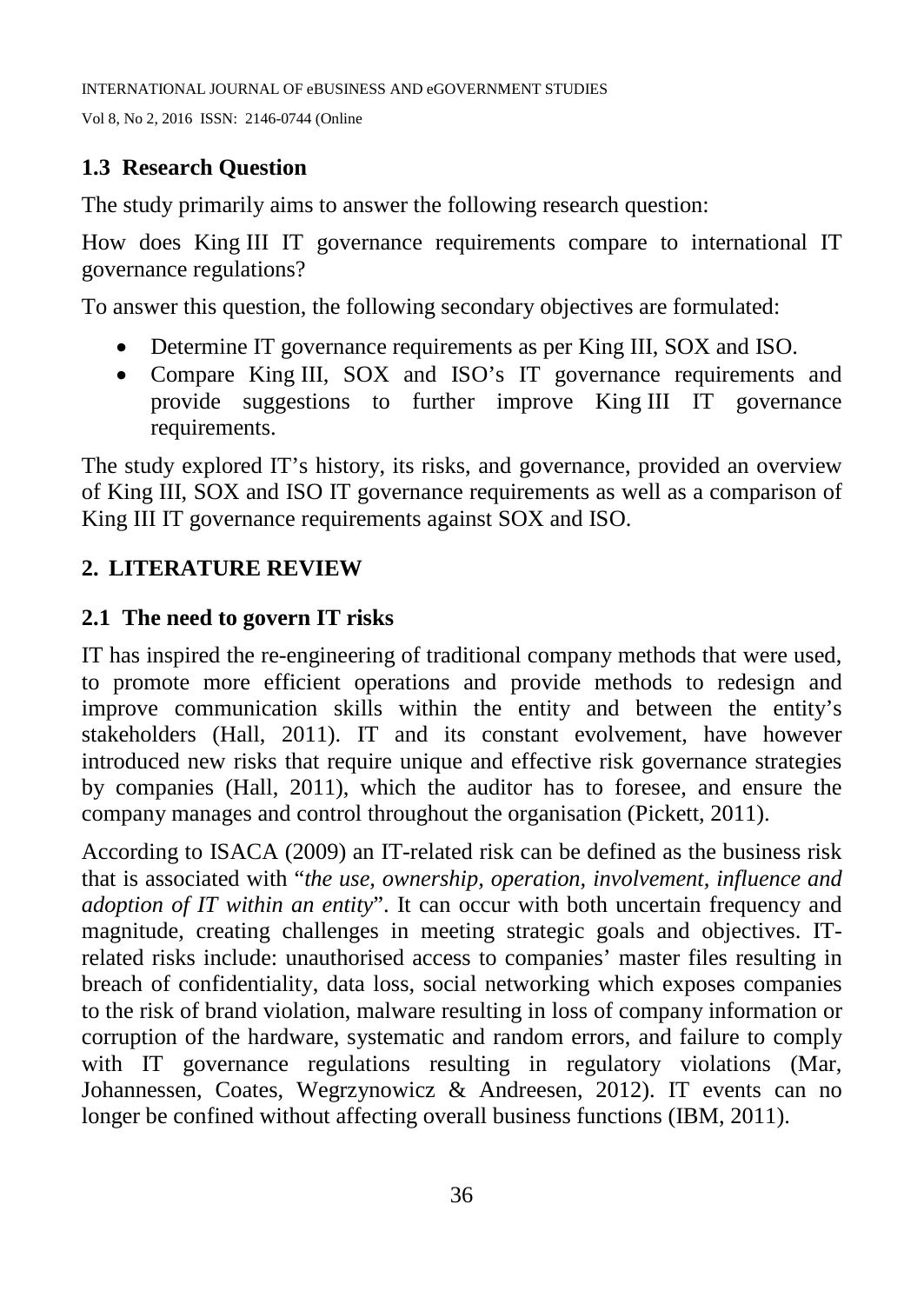In terms of addressing the different IT-related risks associated with greater reliance on IT, and to improve the performance of IT, companies implement controls specific to the IT function (Loebbecke *et al.*, 2000 and Mizoguchi, 2012), leading to effective IT governance (Guldentops, 2001). In 2004, Kordel conducted research that indicated that one of the key factors distinguishing and separating top performing companies from standard-performing companies is the level of involvement and leadership of management in making key IT decisions and the manner in which IT is supported by the entity (Butler & Butler*,* 2010). An organisation needs to provide an equivalent level of commitment to IT governance as it allocates to other areas of corporate governance in order to achieve corporate success (Rao, 2003). The purpose is to direct IT endeavours to ensure that IT performance meets the objectives set out in an entity's strategy (Noraini, Bokolo, Rozi & Masrah, 2015), and that investments in IT add business value (Brisebois, Boyd & Shadid*,* 2009).

Several IT governance regulations were therefore drafted internationally. Examples of this are King III, SOX and ISO, which established specific IT governance requirements.

## **2.2 IT governance regulations**

IT regulations provide the legal framework for collecting, storing, and disseminating electronic information in the global marketplace and the governance of IT (HG.org, 2012), and compliance is essential (National Computing Centre, 2005). All the regulations regarding IT, strive for the same goals, which are mainly to establish and implement controls, maintain, protect and assess compliance issues, identify and remediate vulnerabilities and deviations, and lastly, to provide reporting that can prove an organisation's compliance (ISACA, 2012).

### **2.2.1 King III requirements for IT governance**

King III is the first King Code to include IT governance, recognising IT as a fundamental part of business (Hoekstra, Rajkaran & Laubscher*,* 2012). IT reporting should be included in the integrated report and should be complete, timely, relevant, accurate, and accessible and contain prospective information (Nkonki, 2011). The requirements of IT governance as per King III are as follows (IODSA, 2009; Nkonki, 2011; PwC, 2015):

• The Board of Directors should be responsible for IT governance: The IT governance framework supports effective and efficient management and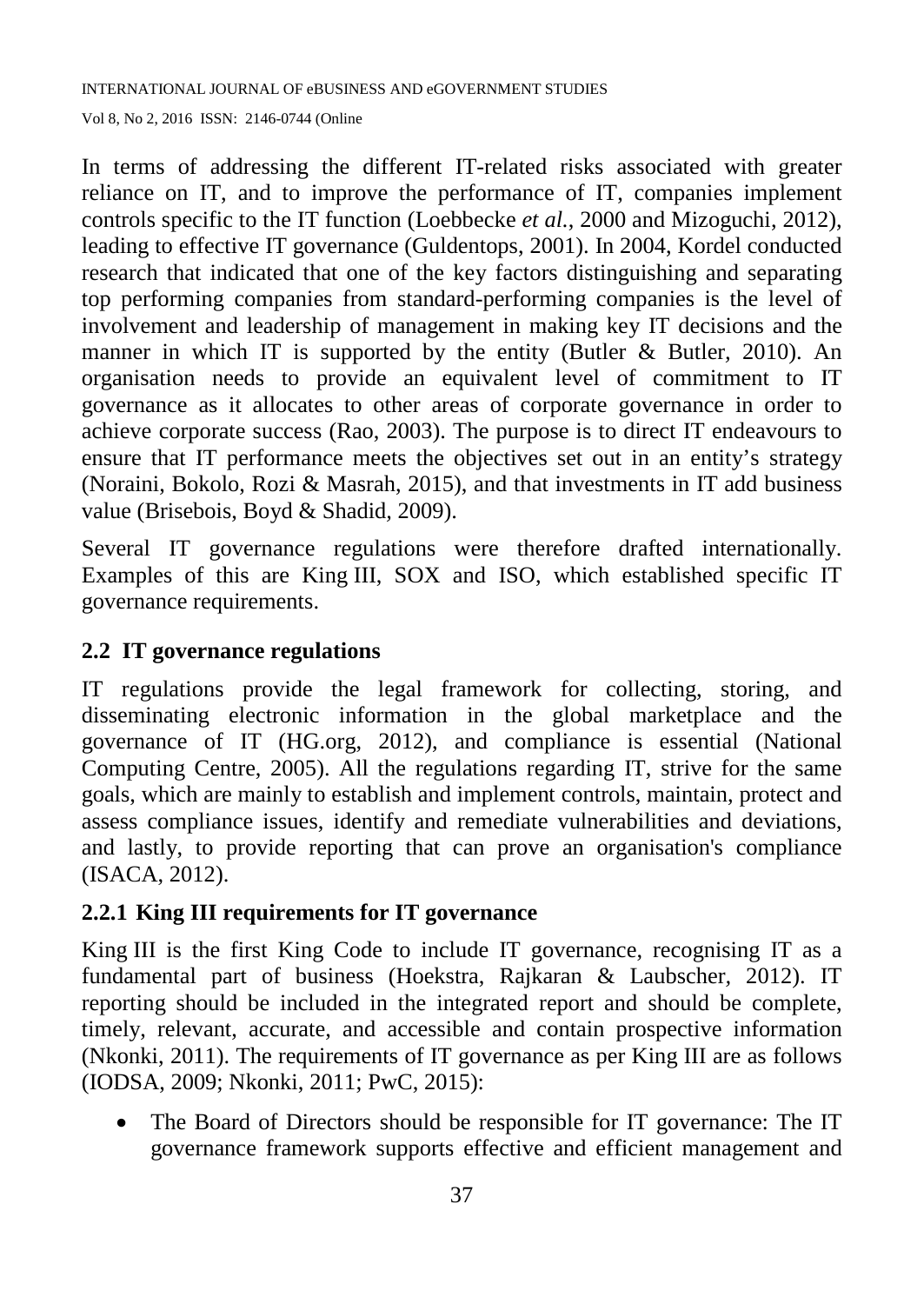decision-making around the use of IT resources to facilitate the achievement of the company's objectives and the management of ITrelated risks.

- IT should be aligned with the performance and sustainability objectives of the company: IT should be exploited in a way that most effectively supports and enables the business strategy, adds value and improves performance.
- The Board of Directors should delegate to management the responsibility of implementing an IT governance framework: Responsibility for the implementation of IT governance should be assigned to the Chief Information Officer (CIO), as appointed by the Chief Executive Officer (CEO). The CIO should report to the Board of Directors on the performance of the IT function.
- The Board of Directors should monitor and evaluate significant IT investments and expenditure: Value delivery and return on investment of IT should be monitored by the board.
- IT should form an integral part of the company's risk management: The Board of Directors should evaluate how IT can be used to aid the company in managing its risk and compliance requirements.
- The Board of Directors should ensure that information assets are managed effectively: The Board of Directors should ensure that processes have been established to ensure a formal information security management system is in place.
- A risk committee and audit committee should assist the Board of Directors in carrying out its IT responsibilities.

## **2.2.2 SOX requirements for IT governance**

The USA introduced SOX (2002) after the Enron and WorldCom scandals to prevent similar scandals in the future and to protect stakeholders' investments. SOX was later adopted by other G8 countries (France, Germany, Italy and the UK) (Coetzee, Du Bruyn, Fourie & Plant, 2010).

Although South African companies are not legally compelled to comply with SOX, some South African organisations have formal alliances with the USA through shareholding or business contracts, which necessitates compliance with SOX (Coetzee *et al*., 2010).

SOX's Section 302 and Section 404 are of importance to examine the IT governance requirements (Correlog, 2011):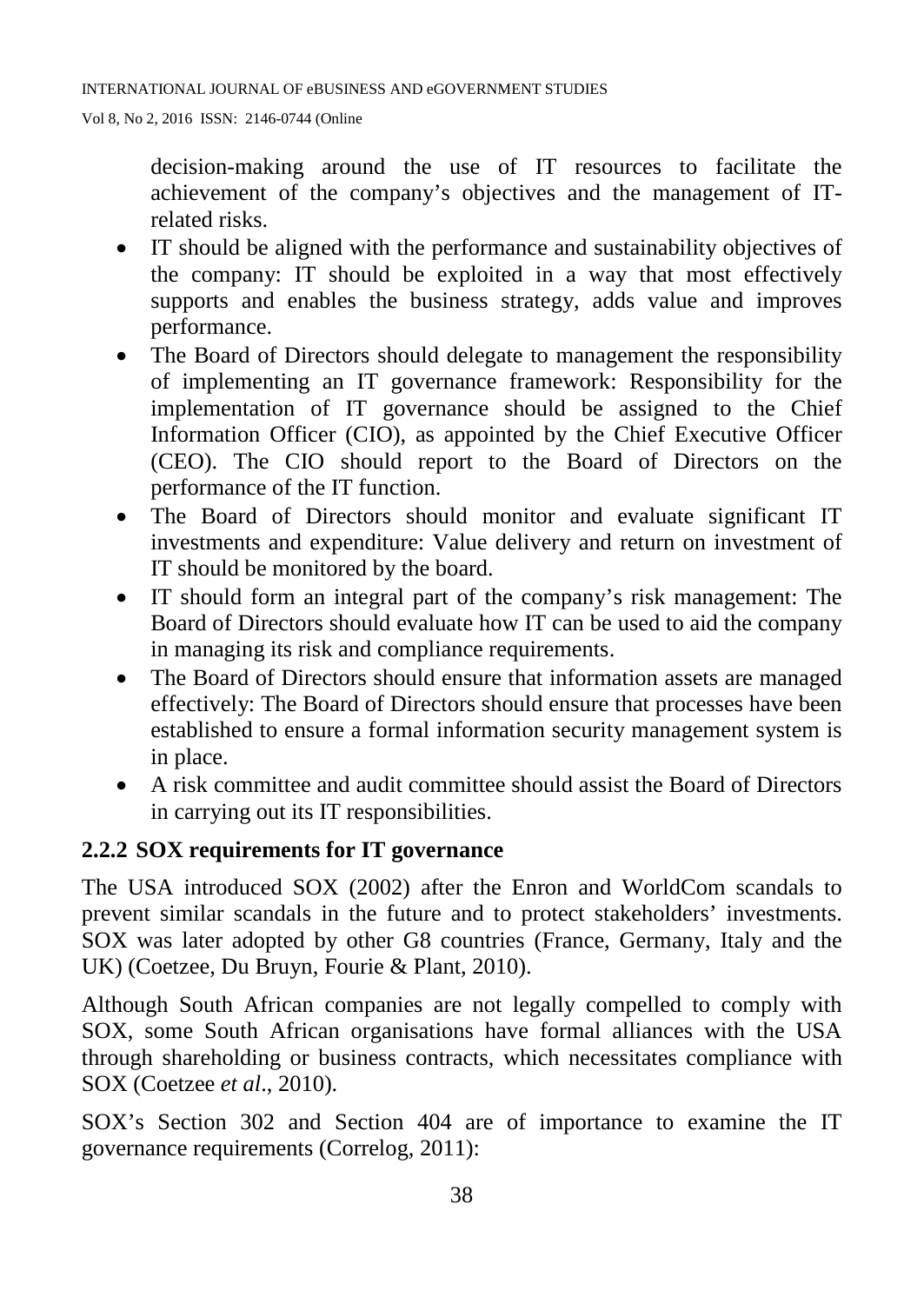- **Section 302 –** This Section is intended to safeguard the company against faulty financial reporting and indicates that companies must safeguard their data responsibly as to ensure that financial reports are not established upon faulty data, interfered data, or data that may be materially inaccurate: The signing officers (the individuals or management with authorised signatory) are required to have disclosed to the auditor and the audit committee all major deficiencies in the policy or operation of internal controls. This could unfavourably affect the issuer's ability to record, process, summarise, and report financial data. The signing officers should also indicate in the report whether or not there were noteworthy changes in internal controls or other factors that could significantly affect internal controls following the date of its evaluation, including any corrective measures with regard to significant deficiencies and material weaknesses.
- **Section 404** This Section highlights that the safeguards mentioned in Section 302 should be disclosed and be reviewed by external auditing: The annual reports should include an internal control report. The report shall state the responsibility of management for establishing and maintaining an adequate internal control structure and procedures for financial reporting. It should contain an assessment of the effectiveness of the internal control structure and procedures of the issuer for financial reporting, from the end of the most recent fiscal year of the issuer.

Although the topic of IT governance is not discussed specifically within SOX, effective and reliable internal control, including IT governance, forms the basis for compliance and prudent business practices (Correlog, 2011).

# **2.2.3 ISO requirements for IT governance**

The norms established by ISO have a major impact on national and local environmental and social issues. It is therefore essential to consider ISO, even though it is used by companies on a voluntary basis (Morikawa & Morrison, 2004). ISO deals with IT governance and helps organisations keep information assets secure.

ISO 27000 requires companies to govern and disclose IT as follows (Calder, 2013):

• IT policies and objectives of the company should be considered in relation to the strategic direction of the organisation.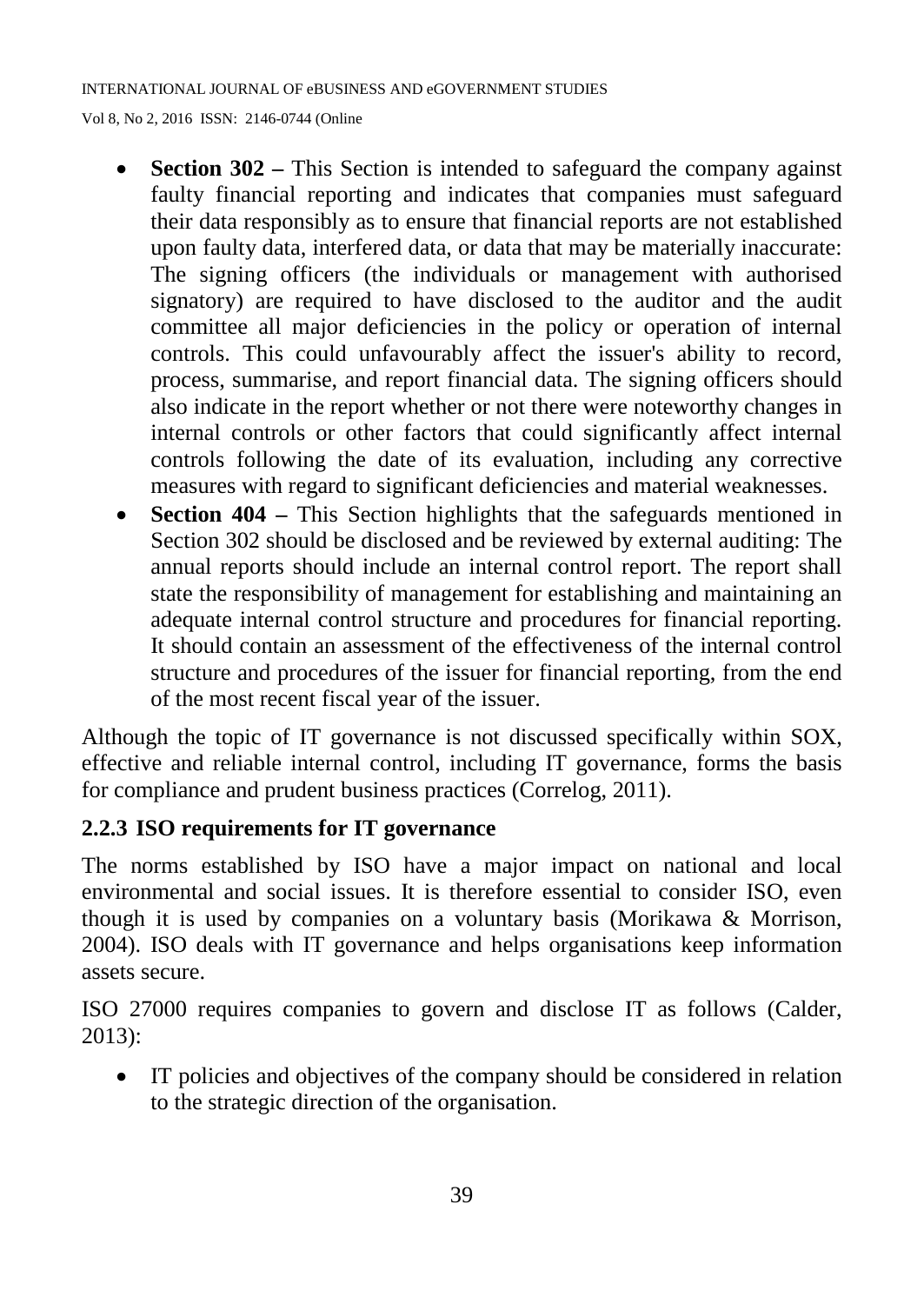- A framework should be established that clearly sets the objectives of the company and demonstrates the commitment of the company to meet them.
- An IT risk assessment analysis process should exist that analyse the realistic likelihood and potential consequences of IT-related risks and that rank the risks determined.
- Information about technical vulnerabilities should be obtained and appropriate measures should be taken to address the risks.
- The policies and agreements to maintain the security of IT should be transferred within and outside the organisation.

# **3. METHODOLOGY**

The philosophical perspectives used in this study are positivist, interpretivist, and critical postmodernist, as these are the popular paradigms in organisational and management research (Thomas, 2010). A qualitative research approach was followed in order to analyse IT governance through comparison of selected regulations. The selected regulations were confined to King III, as well as international regulations: SOX and ISO. These regulations are submitted to provide comparable, international criteria to evaluate King III IT governance requirements against, due to the following:

- King III was selected as all South African companies are encouraged to comply therewith, and all listed entities are obligated to comply.
- SOX was selected as it is an internationally acclaimed regulation, governing the United States of America (USA) and four of the great eight (G8) countries (Canada, France, Germany, Italy, Japan, Russia, the United Kingdom (UK) and the USA).
- ISO was selected as it is an international, independent non-governmental standard.
- SOX and ISO are applied in developed economies where maturity of IT governance has partly been established (Aydin & Ulger, 2016), and is therefore suitable for comparison against King III IT governance requirements.

# **4. COMPARISON, FINDINGS AND INTERPRETATION**

Proper IT governance has become the absolute expectation of management by companies' stakeholders. Therefore an overview of the IT governance regulations to be evaluated against King III was provided. Table 1 presents a comparison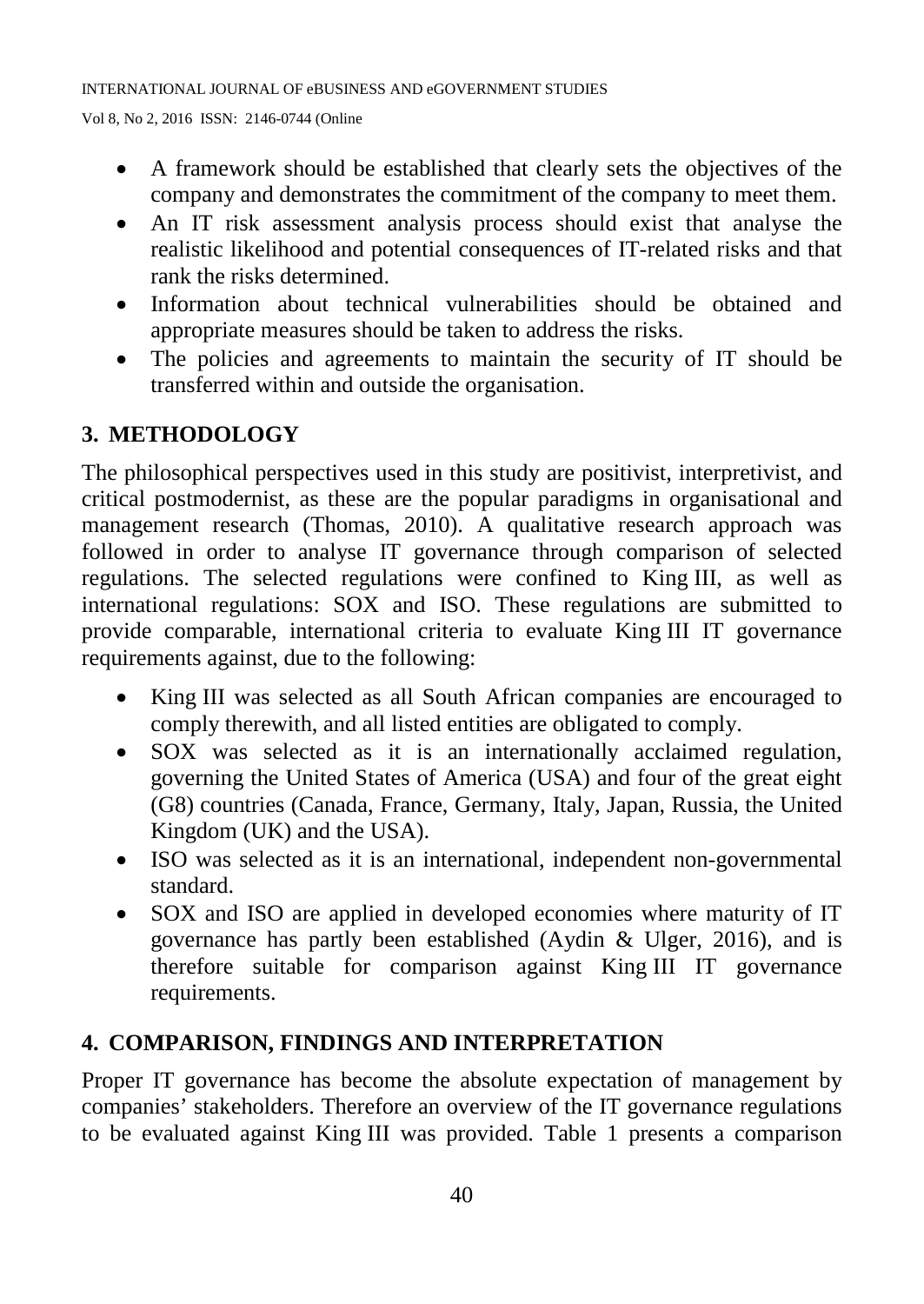$\overline{a}$ 

between King III, SOX and ISO to determine King III's competitive advantage and effectiveness in terms of IT governance.

Table 1 (column one) is a compilation of the requirements according to the different regulations associated with IT governance. All IT governance requirements of King III were selected, and thereafter the requirements of the international regulations (SOX and ISO) were added. Only the requirements not previously included in the table, were added, explaining why not all requirements of all three regulations are displayed.

| <b>Requirements as per Regulation</b>                                                                                                                  | KING III<br>(IODSA,<br>2009) | <b>SOX</b><br>(Stults,<br>2004<br>&<br>Correlog,<br>2011) | <b>ISO</b><br>(BSI)<br>2013) |
|--------------------------------------------------------------------------------------------------------------------------------------------------------|------------------------------|-----------------------------------------------------------|------------------------------|
| The Board of Directors is responsible for IT<br>governance (IODSA, 2009).                                                                              | V                            | X                                                         | X                            |
| IT has been aligned with the performance and<br>sustainability objectives of the company (IODSA,<br>2009).                                             |                              | V                                                         | V                            |
| The Board of Directors should<br>delegate<br>to<br>management the responsibility of the implementation<br>of an IT governance framework (IODSA, 2009). | $\sqrt{}$                    | X                                                         |                              |
| The Board of Directors monitors and evaluates<br>significant IT investments and expenditure (IODSA,<br>$2009)^{1}$ .                                   | V                            | X                                                         | X                            |
| IT is an integral part of the company's risk<br>management (IODSA, 2009).                                                                              | V                            | $\sqrt{ }$                                                | $\sqrt{ }$                   |
| The Board of Directors ensures that information<br>assets are managed effectively (IODSA, 2009).                                                       |                              | X                                                         | X                            |
| A risk committee and audit committee assists the<br>Board of Directors in carrying out its<br>IT<br>responsibilities (IODSA, 2009).                    | $\sqrt{}$                    | V                                                         | X                            |
| Safeguards are established to prevent data tampering<br>(Correlog, 2011).                                                                              | X                            | V                                                         | X                            |
| established<br>Safeguards<br>are<br>the<br>to<br>ensure<br>effectiveness of the IT controls (Correlog, 2011).                                          | V                            | V                                                         | $\sqrt{ }$                   |
| Verifiable controls are established to track data<br>access (Correlog, 2011).                                                                          | X                            |                                                           | X                            |

#### **Table 1: Comparison of King III with international IT governance regulations**

<span id="page-7-0"></span><sup>&</sup>lt;sup>1</sup> The international regulations do not indicate the party responsible for monitoring and evaluating the company's IT investments, but it does state that the IT investments and expenditures should be governed and disclosed.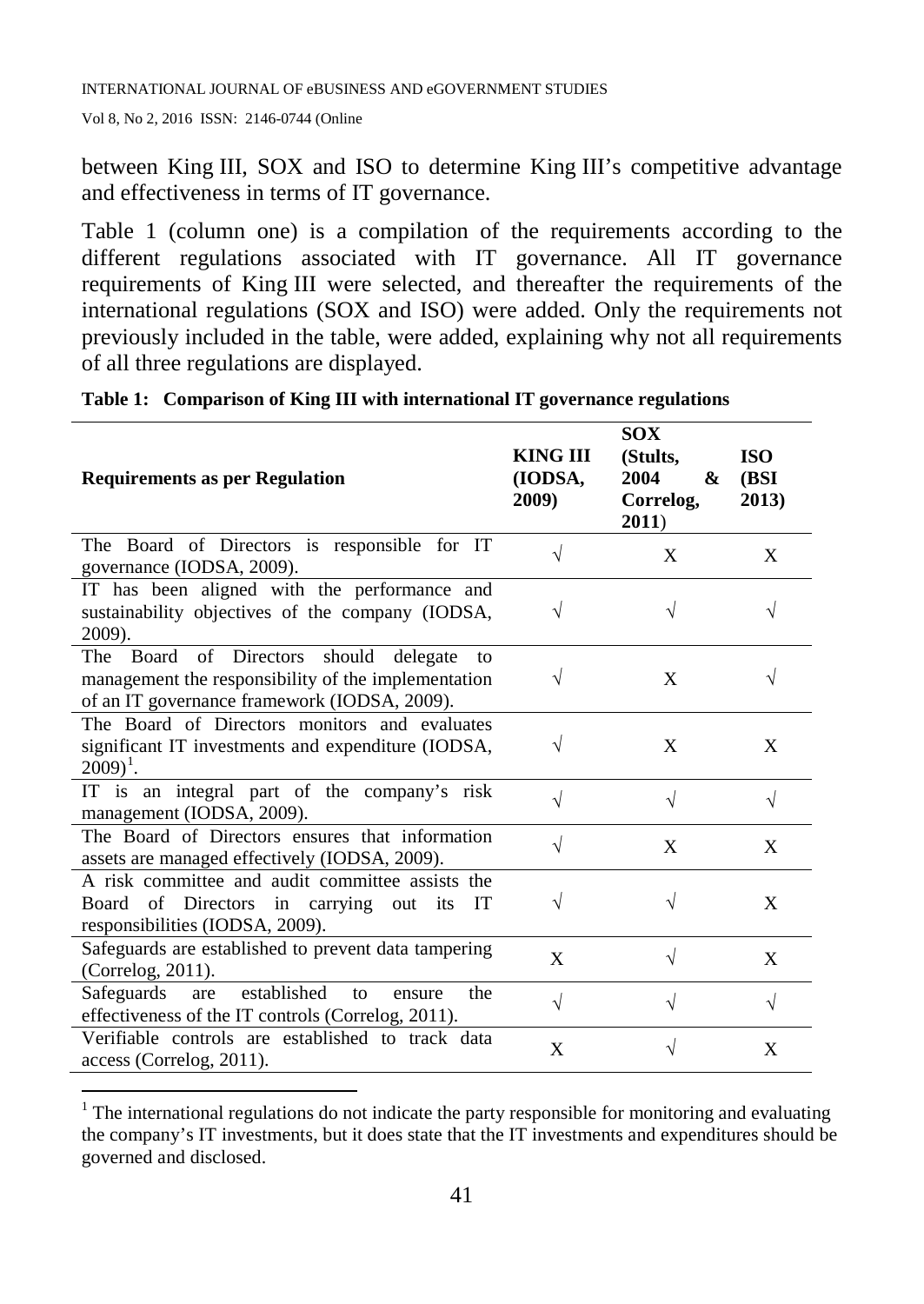| <b>Requirements as per Regulation</b>                                                                                                                                                                                             | KING III<br>(IODSA,<br>2009) | SOX.<br>(Stults,<br>2004<br>&<br>Correlog,<br>2011) | <b>ISO</b><br>(BSI<br>2013) |
|-----------------------------------------------------------------------------------------------------------------------------------------------------------------------------------------------------------------------------------|------------------------------|-----------------------------------------------------|-----------------------------|
| IT risk assessment analysis processes are established<br>that assesses the realistic likelihood and potential<br>consequences of IT-related risks and have levels that<br>rank the risks determined (BSI, $2013$ ) <sup>2</sup> . | X                            | X                                                   |                             |
| is<br>Information about technical vulnerabilities<br>obtained and appropriate measures are taken to<br>address the risks (BSI, 2013).                                                                                             | $\sqrt{ }$                   |                                                     |                             |
| The policies and agreements to maintain the security<br>are transferred within and outside the<br>οf<br>- IT -<br>organisation (BSI, 2013).                                                                                       | X                            |                                                     |                             |
| Number of requirements specifically addressed<br>Percentage of requirements specifically addressed                                                                                                                                | 9/13<br>70%                  | 8/13<br>62%                                         | 7/13<br>54%                 |
|                                                                                                                                                                                                                                   |                              |                                                     |                             |

Table 1 indicate that King III IT governance meets most of the international IT governance requirements, and leads on an international as it includes most of the local and international IT governance requirements when compared to SOX and ISO.

Some of the requirements stated in the international regulations were, however, not specifically addressed by King III, which follows as suggestions for further improvement of King III IT governance requirements.

### **5. CONCLUSION AND RECOMMENDATIONS**

 $\overline{a}$ 

The study emphasised the importance of IT as part of current corporations' operations. The constant evolving nature of technology increases the usefulness of IT in companies, but also introduces IT-related risks. IT therefore forms an essential part of entities' corporate governance, which is regulated internationally.

The research conducted in this study aimed to determine the international standing of King III IT governance. To determine King III and international IT governance requirements, two international regulations concerning IT governance were reviewed (SOX and ISO). The comparison conducted revealed that King III compares favourably to international regulations with regards to IT governance as it includes most of the international IT governance requirements.

<span id="page-8-0"></span> $2 King III$  and SOX require the companies to manage the risks, but do not specify whether these risks should be measured and ranked.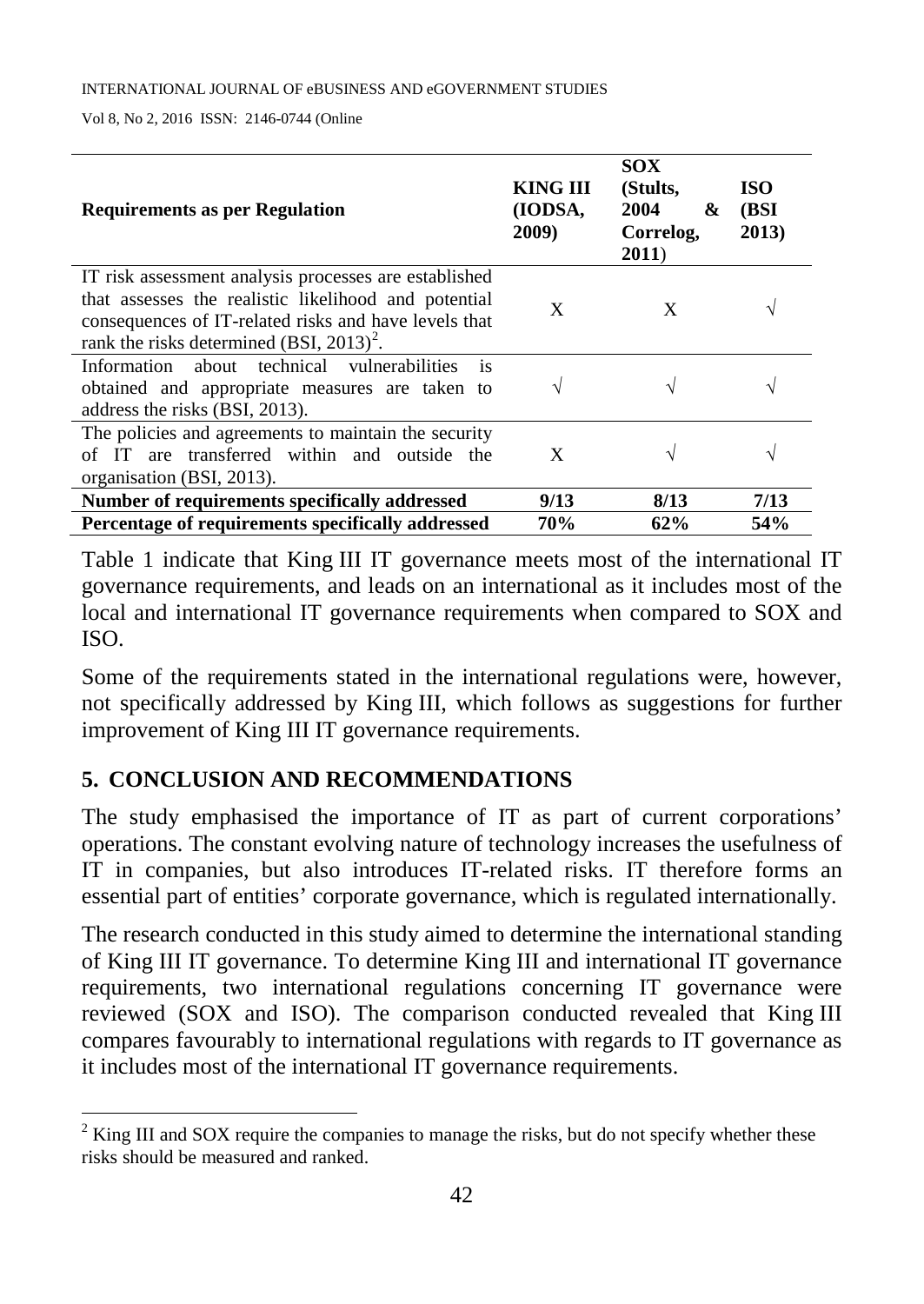Vol 8, No 2, 2016 ISSN: 2146-0744 (Online

The comparison performed, however, identified areas where King III IT governance may fall short, and it is proposed that these be added to further improve the IT governance requirements of King III: (i) establish safeguards to prevent data tampering; (ii) establish verifiable controls to track data access; (iii) have an IT risk assessment analysis process which assesses the realistic likelihood and potential consequences of IT-related risks and has levels that rank the determined risks; and (iv) disclose policies and agreements to maintain the security of IT and these policies should be transferred within and outside the organisation.

It is, however, acknowledged that King III provides IT governance principles, and not specific rules, and the omitted requirements are potentially included within the general principles. Also, King IV is currently under development, which may address these shortcomings.

The study was limited to three selected international regulations regarding IT governance: King III, SOX and ISO. Further studies could broaden the selection of international IT governance regulations and evaluate the compliance therewith. Research could also compare King III's requirements, other than IT governance, to relevant international regulations. Finally, in anticipation of King IV, future studies could evaluate King IV's international stance.

### **REFERENCE LIST**

Aydin, M.N. & Ulger, C. (2016), "Perception of IT Governance in an Emerging Market", *International Journal of Computer and Information Technology*, 5(1):1- 9.

Brisebois, R., Boyd, G. & Shadid, Z. (2009), "What is IT Governance? And why is it important for the IS Auditor". Toronto: INTO IT.

BSI (2013), *ISO/IEC 27001 Information Security Management System: Selfassessment Questionnaire*, http://www.bsigroup.com/localfiles/en-gb/iso-iec-27001/resources/bsi-isoiec27001-assessment-checklist-uk-en.pdf, [Accessed 23.09.2015]

Butler, R. & Butler, M.J. (2010), "Beyond King III. Assigning Accountability for IT Governance in South African Enterprises", *South African Journal of Business Management*, 41(3):33-45.

Calder, A. (2013), "Information Security and ISO 27001: An Introduction", *IT Governance Green Paper,* Feb.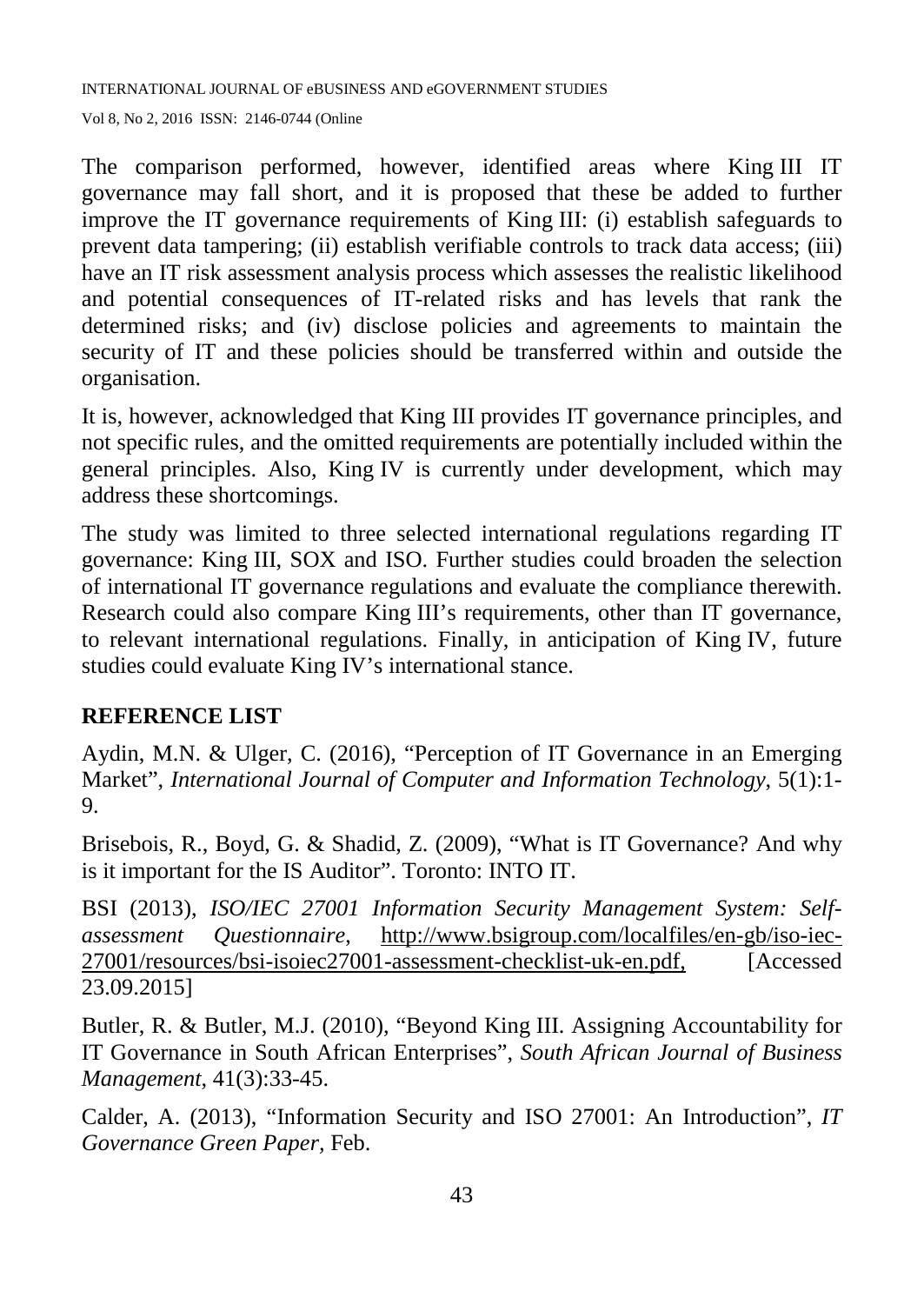Vol 8, No 2, 2016 ISSN: 2146-0744 (Online

Coetzee, G.P., Du Bruyn, R., Fourie, H. and Plant, K. (2010), Advanced Internal Audit Topics, 1st ed, Pretoria: Joyprint.

Correlog. (2011), *Sarbanes- Oxley (SOX) Compliance Checklist*, https://correlog.com/support-public/SOX-Compliance.pdf, [Accessed 22.06.2015]

Du Plessis, R. (2009), *Quick Guide to Corporate Governance and King III*, http://services.bowman.co.za/Brochures/OnlineServices/CorporateGovernance/Co rporate-Governance-King-3.pdf, [Accessed 03.10.2015]

Grant, K., Hackney, R. and Edgar, D. (2010), Strategic Information Systems Management, China: RR Donelley.

Guldentops, E. (2001), "Asking the Right Questions for IT Governance", *Information Systems Control Journal*, 4(1):13–15.

Hall, J.A. (2011), Information Technology Auditing, 3rd International ed, Australia: South-Western Cengage Learning.

HG.org. (2012), *Information Technology Law: What is Information Technology Law?,* http://www.hg.org/information-technology-law.html, [Accessed 17.09.2015]

Hoekstra, A., Rajkaran, B. and Laubscher, R. (2012), *Chapter 5: The governance of information technology* http://www.pwc.co.za/en/king3/the-governance-ofinformation-technology/index.jhtml, [Accessed 29.04.2015]

IBM (2011), *Supporting information technology risk management*, https://www-935.ibm.com/services/multimedia/Supporting\_Info\_Technology\_Risk\_Mgmnt.pd f, [Accessed 24.02.2015]

IODSA (Institute of Directors in South Africa) (2009), *King Code on Governance Principles for South Africa 2009*, https://c.ymcdn.com/sites/www.iodsa.co.za/ resource/collection/94445006-4F18-4335-B7FB-7F5A8B23FB3F/King\_III\_ Code\_for\_Governance\_Principles\_.pdf, [Accessed 03.10.2015]

ISACA (Information Systems Audit and Control Association) (2009), *The Risk IT Framework Excerpt: Risk IT based on COBIT*, http://www.isaca.org/knowledgecenter/research/documents/risk-it-framework-excerpt\_fmk\_eng\_0109.pdf, [Accessed 03.10.2015]

ISACA (Information Systems Audit and Control Association) (2012), *COBIT 5 Executive Summary*, https://www.isaca.org/COBIT/Documents/Executive-Summary.pdf, [Accessed 18.09.2015]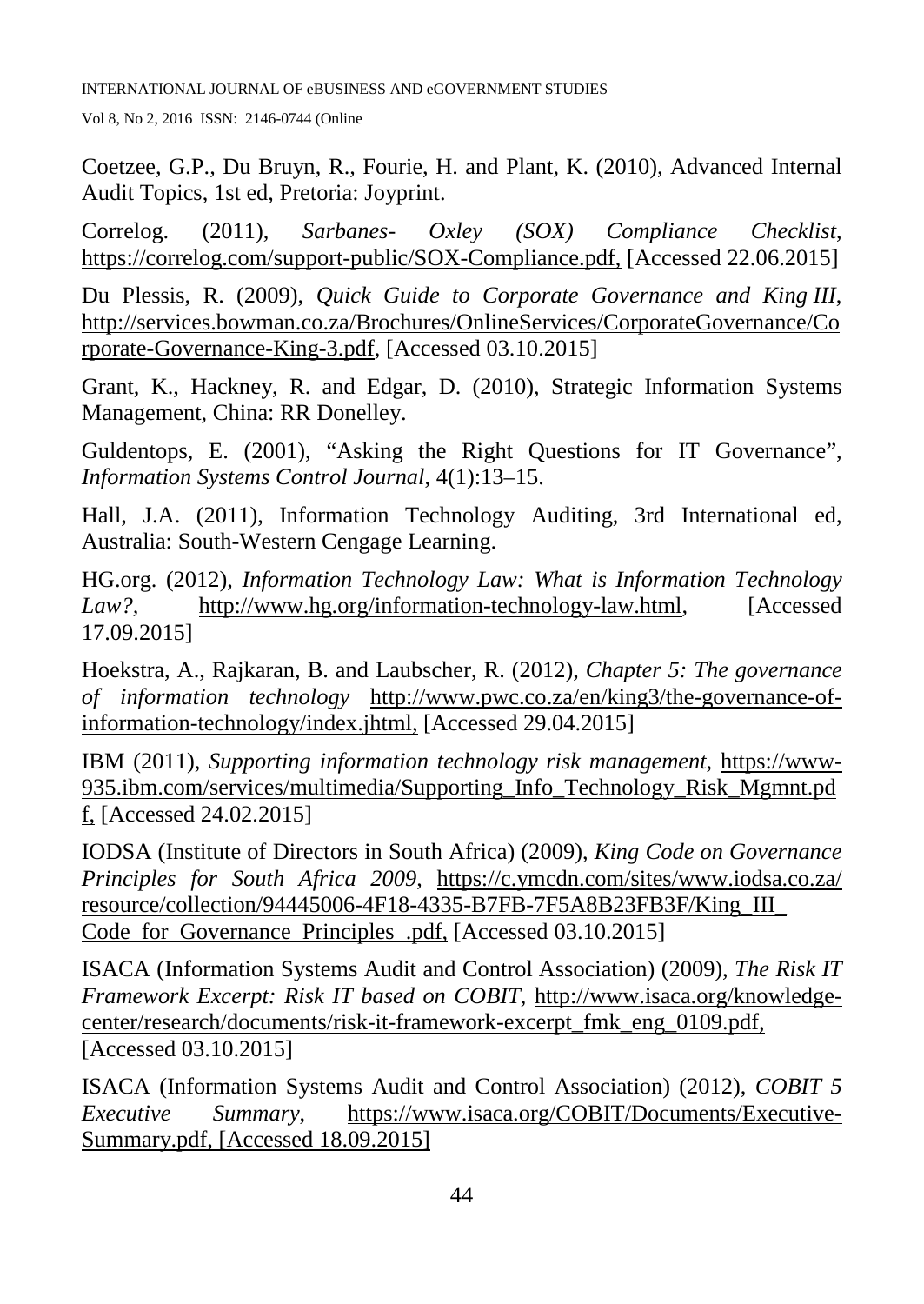Leedy, P.D. and Ormrod, J.E. (2014), Practical Research Planning and Design, 10th ed, England: Pearson.

Loebbecke, J.K., Loebbecke, A. and Arens, A.A. (2000), Auditing an Integrated Approach, 8th ed, Upper Saddle River, NJ: Prentice Hall.

Mar, S., Johannessen, R., Coates, S., Wegrzynowicz, K. and Andreesen, T. (2012), *Global Technology Audit Guide: Information Technology Risk and Controls, 2nd ed,* http://www.theiia.org/bookstore/downloads/freetomembers/0\_1006.dl\_gtag 1%202nded.pdf, [Accessed 03.10.2015]

Markus, M.L., Bui, Q.N., Jacobson, D.D., Lisein, O. and Mentzer, K. (2014), The Art of the States. IT Governance and Organizational Performance in American State Governments: Bentley University.

Marx, B. (2009), "An Analysis of Audit Committee Responsibilities and Disclosure Practices at Large Listed Companies in South Africa", *SA Journal of Accounting Research*, 23(1):31-44.

Mizoguchi, T. (2012), *Information Technology Risks in Today's Environment*,*https://chapters.theiia.org/sandiego/Documents/Seminars/SD\_IIA\_\_\_ISACA\_Event\_041112\_Deloitte\_IA\_Top\_T en\_Risks.pdf*, [Accessed 03.10.2015]

Morikawa, M. and Morrison, J. (2004), *Who Develops ISO standards? A Survey of Participation in ISO, International Standards Development Processes*, http://www.pacinst.org/wp-content/uploads/sites/21/2013/02/iso\_participation \_study3.pdf, [Accessed 22.04.2015]

National Computing Centre (2005), IT Governance and Developing a Successful Governance Strategy: A Best Practice Guide for Decision Making in IT, Manchester: NCC.

Nkonki (2011), *Integrated Reporting Checklist*, https://www.google.co.za/ url?sa=t&rct=j&q=&esrc=s&source=web&cd=5&cad=rja&uact=8&ved=0CDAQ FjAE&url=http%3A%2F%2Fwww.nkonki.com%2Fdownload.php%3Ffilename% 3Dadministrator%2Fmedia%2Fuploads%2Ff2778204-dbf5f0d5caeadceec 1633a1f32aab1cd.pdf&ei=\_\_ZBVc2dEcKP7AbHh4GgCg&usg=AFQjCNGCSOy 8ij8UPO-lIe9jAvQlAIA0Dg&sig2=uonvd7yYr6V4k26zAWG\_LQ&bvm= bv.92189499,d.d24, [Accessed 30.04.2015]